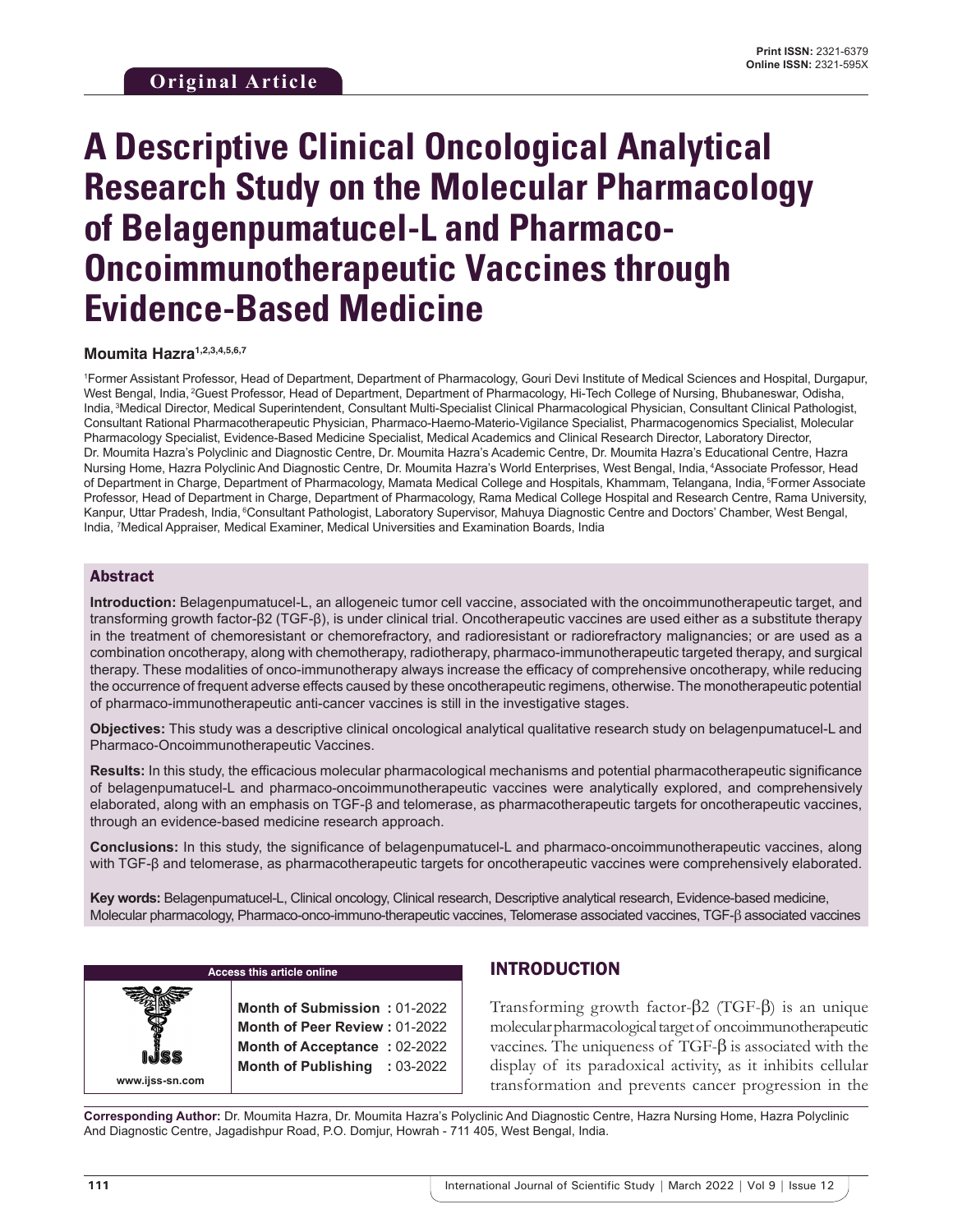early stages of tumorigenesis, but in the later stages, it promotes tumor progression through facilitating epithelial to mesenchymal transition, stimulating angiogenesis, and inducing immunosuppression. Due to this sort of a correlated balanced synchronization of step-wise chronologically contrasting tumor promoting and tumor suppressive ability,  $TGF- $\beta$  and its pharmacodynamic$ pathway have represented potential opportunities for drug development; and several therapies, including oncovaccines, targeting TGF-β pathway. Blockade of only TGF- $β_1$  and  $\beta_2$  is sufficient to enhance the efficacy of oncovaccines, which is further increased by PD-1 checkpoint blockade immunotherapy. TGF-β enables tumor evasion of immune surveillance through various mechanisms most of which converge on the impairment of tumor cell killing by immune effector cells. Along with inhibiting proliferation and differentiation of normal bronchial epithelial cells, TGF-β mediates conversion of CD4 and CD25-T cells to T regulatory (Tregs). Serum TGF-β levels are elevated in patients with lung cancer compared to normal individuals. Elevated plasma levels of TGF-β confer a poorer prognosis for patients with lung cancer.[1-7]

#### **Objective**

The objective of this descriptive clinical oncological analytical research study was to analytically explore the molecular pharmacology of belagenpumatucel-L and pharmaco-oncoimmunotherapeutic vaccines through an evidence-based medicine research approach.

## **METHODS**

#### **Ethical Approval**

At first, the Institutional Ethics Committee clearance and approval were taken. The study was conducted in accordance with the ethical principles of Declaration of Helsinki and good clinical practices contained within the International Council for Harmonization of Technical Requirements for Pharmaceuticals for Human Use (ICH-E6 and ICH-E17), and in compliance with the global regulatory requirements. Informed consent was obtained from the patient participants. This study involved no risk to any patient.

#### **Study Design**

The study design was a molecular pharmacological and clinical oncological multivariate, multicenter, retrospective, qualitative, descriptive, and analytical research study.

#### **Study Population**

The study population was global patients, suffering from various stages of malignancies or borderline malignancies. The study population database was a global heterogeneous multi-disciplinary experimentations and study literature on pharmaco-onco-immuno-therapeutic vaccines and belagenpumatucel-L.

#### **Study Period**

The study period was 1.5 years, from January 1999 to February 1999; January 2002 to June 2002; June 2015; April 2016 to June 2016; May 2017; and June 2021 to March 2022.

#### **Place of Study**

This research study and the compilation of the study literature was conducted in the Departments of Pharmacology, Clinical Pharmacology, Molecular Pharmacology, Rational Pharmacotherapeutics, Pharmacoepidemiology, Pharmacovigilance, Pharmacogenomics, Evidence-based Medicine, Clinical Pathology, Pathology, Molecular Diagnostics, Clinical Oncology, Clinical Medicine, Respiratory Medicine, Clinical Research, Zoology, and Molecular Medicine, Dr. B. R. Ambedkar Medical College and Hospitals, J. J. M. Medical College and Hospitals, Karnataka, India; Presidency College, West Bengal, India; Dr. Moumita Hazra's Polyclinic And Diagnostic Centre, Dr. Moumita Hazra's Academic Centre, Dr. Moumita Hazra's Educational Centre, Hazra Nursing Home, Hazra Polyclinic And Diagnostic Centre, Dr. Moumita Hazra's World Enterprises, West Bengal, India, World; Gouri Devi Institute of Medical Sciences and Hospital, West Bengal, India; Mamata Medical College and Hospitals, Telangana, India; Rama Medical College Hospital and Research Centre, Rama University, Uttar Pradesh, India; Hi-Tech College of Nursing, Odisha, India; and Mahuya Diagnostic Centre and Doctors' Chamber, West Bengal, India**.**

#### **Study Procedure**

This study, a molecular pharmacological and clinical oncological multivariate, qualitative, descriptive, and analytical research study of the retrieved literature, derived through a thorough literature analysis from various available literature databases, was performed, to record, review, thoroughly analyze and delineate the molecular pharmacological basis of oncoimmunotherapeutic vaccines from a wide-ranged study literature containing molecular pharmacological researches, reviews, case presentations, and varied databases about the pharmacooncoimmunotherapeutic rationale of the clinical use of vaccines in the treatment of cancer patients, with a specific emphasis on telomerase and TGF-β, as molecular pharmacological targets of oncoimmunotherapeutic vaccines. After that, a multivariate evidence-based medical research study of comparative qualitative analysis of the global heterogeneous multidisciplinary experimentations and study literature on oncoimmunotherapeutic vaccines, as well as on telomerase and TGF-β, as molecular pharmacological targets of pharmaco-oncoimmunotherapeutic vaccines, affecting global malignant and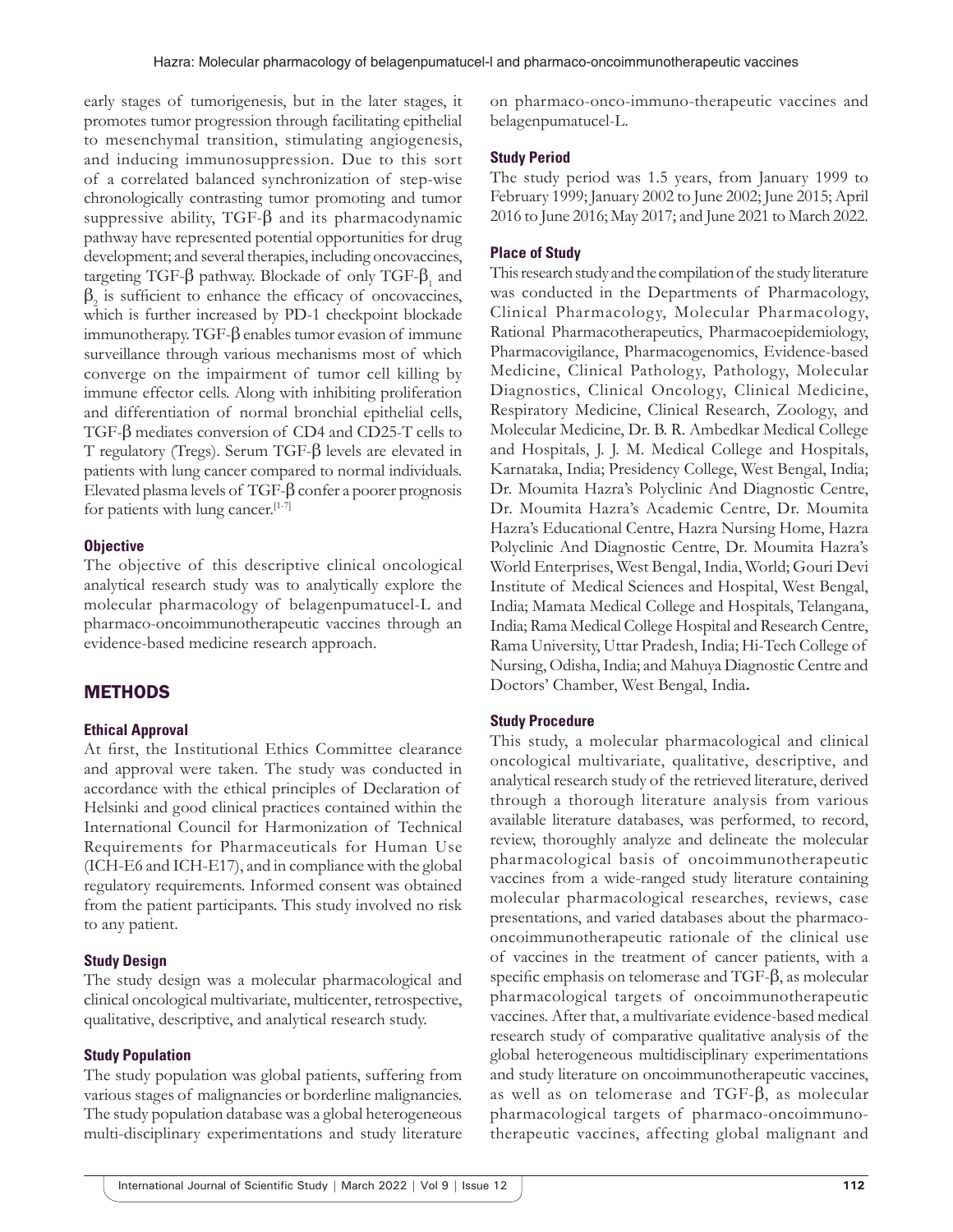borderline malignant patients, was conducted. This study was performed, by recording and the subsequent qualitative analyzes of oncoimmunotherapeutic vaccines, TGF-β, telomerase, and belagenpumatucel-L retrieved from the study literature database, along with selective elucidations and elaborations of the deduced study results, to derive an explicit and comprehensive interpretation of the intricate molecular pharmacological mechanisms of belagenpumatucel-L and oncoimmunotherapeutic vaccines, based on this evidence-based medicine research.

# RESULTS AND DISCUSSION

This thorough qualitative analytical research study of the retrieved literature recorded from different types of medical experimentations and medical databases about oncoimmunotherapeutic vaccines, TGF-β and telomerase as molecular pharmacological targets of oncoimmunotherapeutic vaccines, and belagenpumatucel-L elaborated the following molecular pharmacological findings:

Since time immemorial, vaccines have been used to adapt the immune system to recognize pathogens, and prevent and treat diseases, such as cancer. Therapeutic cancer vaccines are attractive systemic immunotherapies that activate and expand antigen specific CD8 type and CD4 type T-cells to enhance anti-tumor immunity. Oncotherapeutic vaccines are used either as a substitute therapy in the treatment of chemoresistant or chemorefractory, and radioresistant or radiorefractory malignancies; or are used as a combination oncotherapy, along with chemotherapy, radiotherapy, pharmacoimmunotherapeutic targeted therapy, and surgical therapy. These modalities of oncoimmunotherapy always increase the efficacy of comprehensive oncotherapy, while reducing the occurrence of frequent adverse effects caused by these oncotherapeutic regimens, otherwise. The monotherapeutic potential of pharmacoimmunotherapeutic anti-cancer vaccines is still in the investigative stages. The basic cancer vaccines used include cell-based vaccines including whole cell vaccines, genetically modified tumor cell vaccine and dendritic cell vaccine, antiidiotype antibody-based vaccine, protein- or peptide-based vaccines, heat shock protein-based vaccine, viral, bacterial or yeast vectors-based vaccines, mRNA or DNA nucleic acid-based vaccines, vaccines based on tumor associated antigens such as overexpressed proteins, differentiation antigens, cancer-testis antigens and oncofoetal antigens, and tumor specific antigens including oncogenic viral antigens, antigen presenting cells (APC) or molecular neoantigensbased vaccines with specific CD8 type T-cells and, CD4 type T-cells, and nanoparticles (NP) vectors-based vaccines. Tecemotide, a peptide vaccine targeting MUC-1 and

melanoma-associated antigen-A3, a protein-based vaccine, is under clinical trials. Current bioengineering techniques make use of hydrogels, modified polymers, emulsions, liposomes, virosomes, nanodiscs, cell membranes, selfassembled proteins, virus-like particles, and nucleic acids to deliver and develop biomaterial-based vaccines, used also for personalized oncotherapy. The development of anticancer immunotherapy includes the appropriate monotherapy or combination therapy with cellular vaccines, tumor-associated antigens (TAAs), neoantigens, and chimeric antigen receptor T-cells (CAR-T).

In an evidence-based medical research study, the activities of telomerase and TGF-β on the oncovaccines have been thoroughly analyzed. While analyzing the vaccine-based strategies with TGF-β as oncotherapeutic vaccine targets, it was observed that two types of vaccines combined with TGF-β antisense have been developed, namely, belagenpumatucel-L, and gemogenovatucel-T. Belagenpumatucel-L, a non-viral gene-based allogeneic tumor cell vaccine targeting  $TGF-\beta_2$ , with acceptable safety profile and increased survival rate, is the first vaccine accessing the phase III trial, in non-small cell lung cancer patients. Combinational therapies with radiotherapy, chemotherapy, or immunotherapy are also in investigative phases. The previous clinical studies have shown that the treatment in combination with granulocyte macrophage colony-stimulating factor (GM-CSF) and TGF- $β_2$  ASO promotes the immune response and further suppresses tumor growth. They constructed a TAG plasmid  $\cos$ pressing GM-CSF and TGF- $\beta_2$  ASO, and the plasmid was incorporated into an autologous whole-cell vaccine. There were selective immune responses to the autologous TAG vaccine with >10-fold increase in IFN-γ expression over baseline. Gemogenovatucel-T is a combination of GM-CSF expression with a novel bifunctional short hairpin RNAi targeting furin convertase, involved in TGF- $\beta_1$  and  $\beta_2$ precursor. In the Phase I trial, there were no adverse events, and the vaccine increased the immune response as reported in a previous study. A Phase II study was also conducted to evaluate its combination with nivolumab, a PD-1 inhibitor, in metastatic NSCLC. APhase II with favorable 1-year survival in metastatic Ewing's sarcoma supports the justification of further testing and moving to the Phase III trial. In an ongoing Phase II trial, the maintenance of gemogenovatucel-T is investigated in women with high-risk stage ovarian cancer (IIIb-IV) following surgery and primary chemotherapy. There was high rate of induction in T-cell activation and improvement in median relapse-free survival. Considering the broad expression and roles of TGF- $\beta_1$  and TGF- $\beta_2$ in malignancy, further exploration of gemogenovatucel-T vaccine is required. This evidence-based medical research has also shown that telomerase activation is a major cell immortalization mechanism and is implicated as an essential step in carcinogenesis. Through telomerase activation, cancer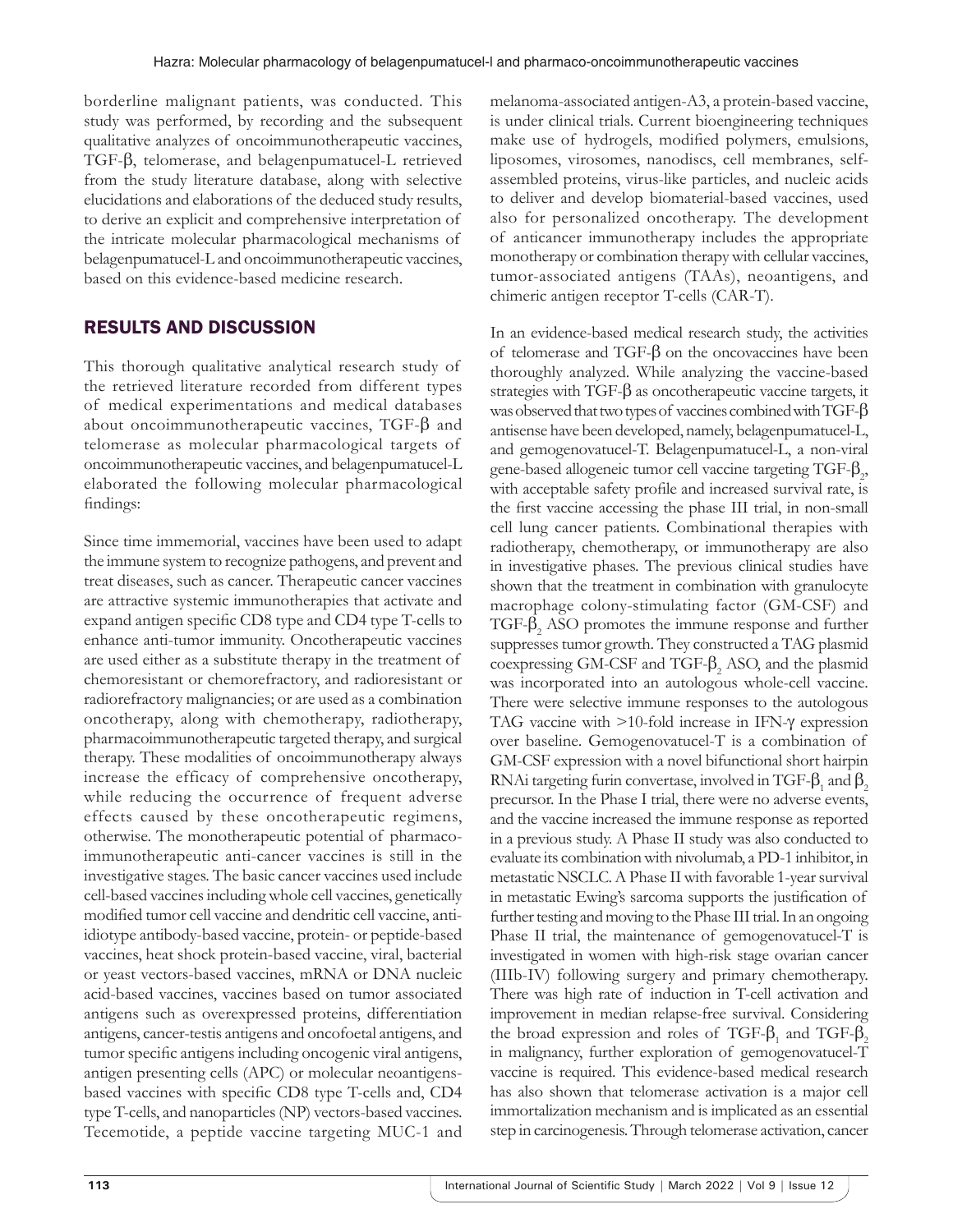cells acquire the ability of unlimited proliferation. Telomerase activity is also linked to epithelial-to-mesenchymal transition and cancer stemness, providing cancer cells with metastatic potential. Telomerase is expressed in most tumor types across all stages of development and is thus an attractive target for therapeutic vaccination. The tumor types with increased telomerase expression combined with an immune permissive tumor microenvironment increase the therapeutic potential of telomerase targeting oncological vaccines.

Several new cancer vaccine platforms and antigen targets are under development. In an effort to amplify tumorspecific T-cell responses, a heterologous prime-boost antigen delivery strategy is increasingly used for virus-based vaccines. Viruses have also been engineered to express targeted antigens and immunomodulatory molecules simultaneously, to favorably modify the TME. Nanoparticle systems have shown promise as delivery vectors for cancer vaccines in preclinical research. T-win is another platform targeting both tumor cells and the TME, using peptidebased vaccines that engage and activate T-cells to target immunoregulatory molecules expressed on immunosuppressive and malignant cells. With the availability of next-generation sequencing (NGS), algorithms for neoantigen selection are emerging, and several bioinformatic platforms are available to select therapeutically relevant neoantigen targets for developing personalized therapies. Chemorefractory ovarian cancer has limited therapeutic options. Hence, new types of the treatment including neoantigen-specific immunotherapy need to be investigated. Neoantigens represent promising targets for personalized cancer immunotherapy. The clinical and immunological effects of a neoantigen peptide-loaded DC-based immunotherapy have been studied in a patient with recurrent and chemoresistant ovarian cancer. The reactivity against one human leukocyte antigens (HLA)-A2402 restricted neoantigen peptide derived from a mutated PPM1 F protein was detected in lymphocytes from peripheral blood by IFN-γ ELISPOT assay. Furthermore, the neoantigen (PPM1 F mutant)-specific TCRs were detected in the tumor-infiltrating T lymphocytes, post-vaccination. The results showed that vaccination with intranodal injection of neoantigen peptide-loaded DCs may have clinical and immunological impacts on cancer treatment. Neoantigens represent the long elusive immunogens for cancer vaccination. Clinical trials in melanoma and glioblastoma have demonstrated the feasibility, immunogenicity, and signals of efficacy of the personalized immunotherapy approach. Vaccines have been used to train the immune system to recognize pathogens, and prevent and treat diseases, such as cancer, for decades. Molecularassisted precision oncology gained tremendous ground with high-throughput NGS and supported by robust bioinformatics. The quest for genomics based cancer

medicine set the foundations for improved patient stratification, while unveiling a wide array of neoantigens for immunotherapy. Upfront pre-clinical and clinical studies have successfully used tumor-specific peptides in vaccines with minimal off-target effects. Alterations in protein glycosylation at the cell surface not only have functional impact on cancer progression and dissemination but also originate unique molecular fingerprints for targeted therapeutics. Immunotherapy using monoclonal antibodies and cancer vaccines is substitute strategies for colorectal cancer treatment, acting with the influence on its genetic and epigenetic alterations. When cancer immunotherapy is combined with chemotherapy, surgery, and radiotherapy, the colorectal cancer treatment would become excessively efficient, especially using bi-specific antibodies and dendritic cells mRNA vaccines. T-ALL-iPSC-based therapeutic cancer vaccine can elicit a specific anti-tumor effect on T-ALL. Glycolipids activating iNKT cells, such as α-galactosylceramide, can enhance the immune response against codelivered cancer antigens and have been applied in the design of self-adjuvanting anti-tumor vaccines. Alphavirus vectors have been engineered for the high-level gene expression relying originally on replication deficient recombinant particles, more recently designed for plasmid DNA-based administration. As alphavirus-based DNA vectors encode the alphavirus RNA replicon genes, enhanced transgene expression in comparison to conventional DNA plasmids is achieved. Immunization studies with alphavirus-based DNA plasmids have elicited specific antibody production and have generated tumor regression and protection against challenges with infectious agents and tumor cells in various animal models. Aminimalist nanovaccine by formulating tumor antigen-encoding mRNA with a lipid-like material named C1 could efficiently deliver mRNA into dendritic cells with simultaneous Tolllike receptor 4 stimulation and induced T-cell activation. C1 mRNA nanovaccine exhibited significant antitumor efficacy on several tumor mouse models. The versatility and nanoscale size have helped NP improve the efficacy of conventional cancer immunotherapy and opened up exciting approaches to combat cancer. Sustained and controlled drug delivery, enhanced cross presentation by immune cells, coencapsulation of adjuvants, inhibition of immune checkpoints, and intrinsic adjuvant like properties have aided NPs to improve the therapeutic efficacy of cancer vaccines. Furthermore, NPs have been efficient modulators of TME. NPs facilitate better penetration of the chemotherapeutic drug by dissolution of the inhibitory meshwork formed by tumor associated cells, blood vessels, soluble mediators, and extra cellular matrix in TME. NPs have shown to achieve this by suppression, modulation, or reprogramming of the immune cells and other mediators localized in TME. Viral NPs are also used to generate cancer vaccines. Studies have been done to develop *in situ* cancer vaccines by enhancing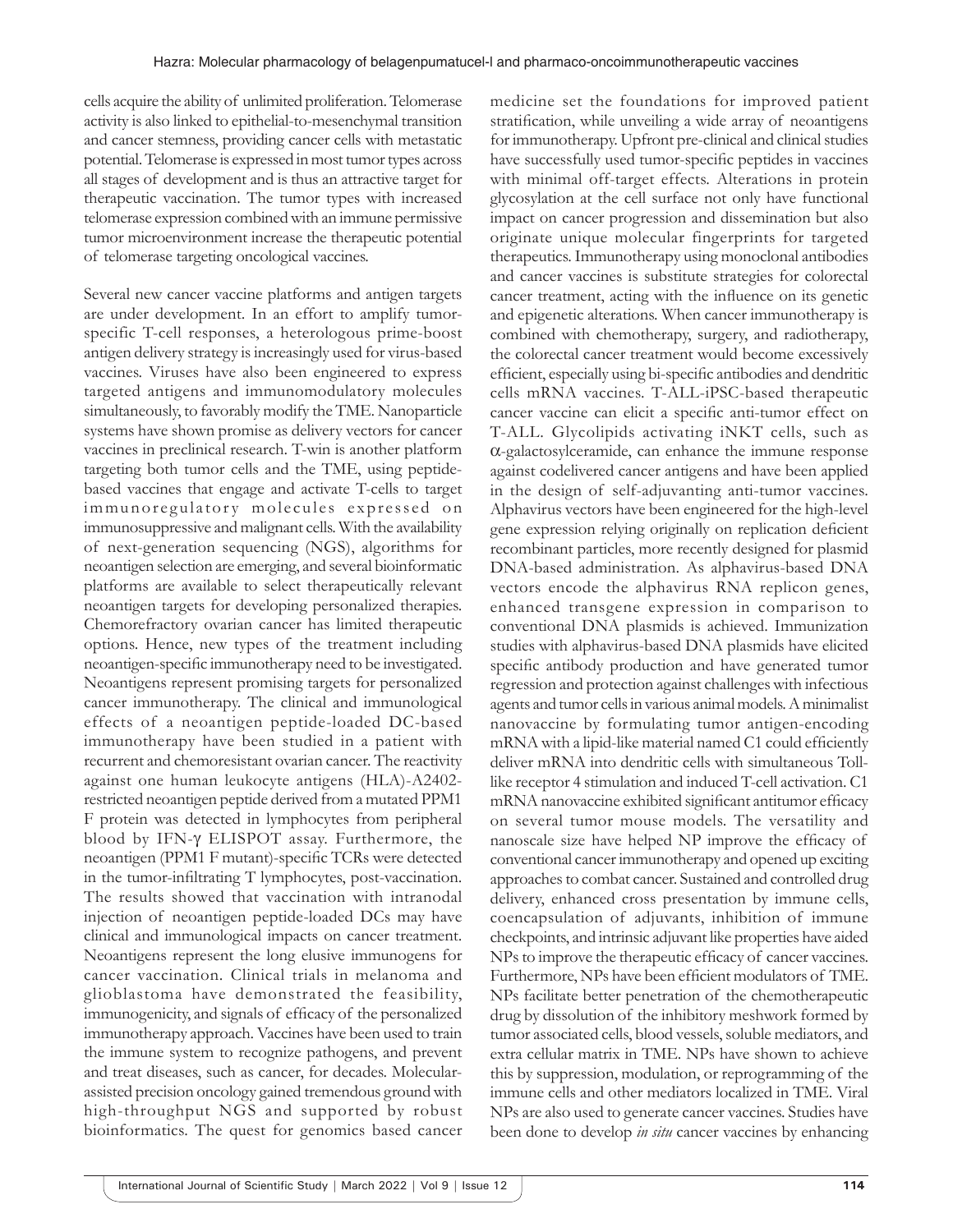the immunomodulatory effects for immunogenic cell death (ICD) and tumor microenvironment-triggered *in situ* cancer vaccines inducing dual ICD for elevated antitumor and antimetastatic therapy. Nanovaccines are used as delivery platforms for antigens and adjuvants, which activate APCs and enhance anticancer immune responses. In a study, the therapeutic efficacy of a combinatorial treatment comprising the immunoadjuvant nanocomplex PSPEI-PIC, a DC vaccine, and PD-L1 blockade has also been studied. A study was conducted to analyze a combination of immunoadjuvant nanocomplexes and dendritic cell vaccines in the presence of immune checkpoint blockade for effective cancer immunotherapy. Nanovaccines outnumber the conventional vaccines by virtue of plasticity in physiochemical properties and ease of administration. The efficacy of nano-based vaccines may be attributed to the improved antigen stability, minimum immunotoxicity, sustained release, enhanced immunogenicity, and the flexibility of physical features of NP. Based on these, the nano-based vaccines have potential to evoke both cellular and humoral immune responses. Targeted and highly specific immunological pathways required for solid and long lasting immunity may be achieved with specially engineered nano-vaccines. Bacteria biohybrid oral vaccines for colorectal cancer treatment reduce tumor growth and increase immune infiltration. The development of anticancer immunotherapy is characterized by several approaches, the most recognized of which include cellular vaccines, TAAs, neoantigens, and CAR-T. Antigenic essence technology has also been studied as an effective means for the production of new antigen compositions for anticancer vaccination. This technology is developed *through* proteomics, cell culture technology, and immunological assays. The benefits of this technology over other approaches include the ability to control composition, optimize immunogenicity and similarity to target cells, and evade major histocompatibility complex restriction. Plasma-activated medium (PAM) potentiates the immunogenicity of tumor cell lysates for dendritic cell-based cancer vaccines. Aunique atmospheric pressure plasma jet was used to prepare a PAM which induced ICD in tumor cells. This procedure increased the efficacy of tumor lysates in enhancing the immunogenicity of DCs according to their increased maturation, production of IL-12, and the capacity to induce cytotoxic CD8 T-cells able to kill tumor cells. An innovative strategy has been generated termed "biomaterial-mediated combined cell vaccines for immunotherapy," which combines tumor cell and DC vaccines with a cyclodextrin-polyethylene glycol hydrogel and a cytosine-phosphate-guanine nanoadjuvant. The nanoadjuvant promotes antigen presentation and amplifies immune-eliciting potency by codelivery of antigens and adjuvants. Combining cancer vaccines with multiple checkpoint blockade antibodies, novel multifunctional molecules, adoptive cell therapy, and immune system agonists have been used as anti-cancer

combination therapies. While these combinations build on the foundation of successful immune checkpoint blockade antibodies, it is increasingly apparent that successful immunotherapy will also require a cancer vaccine backbone to engage the immune system, thereby ensuring that additional immune-oncology agents will engage a tumorspecific immune response. Human cDC1 exclusively expresses the C-type-lectin-like receptor, CLEC9A (DNGR-1) that plays an important role in cross-presentation, the process by which effective CD8 type T-cell responses are generated. CLEC9A antibodies deliver antigen specifically to cDC1 for the induction of humoral, CD4 type, and CD8 type T-cell responses and are therefore promising candidates to develop as vaccines for infectious diseases and cancer. The development of human CLEC9A antibodies now facilitates their application as vaccines for cancer immunotherapy. Tumor types possessing mechanisms of increased telomerase expression combined with an immune permissive tumor microenvironment are expected to increase the therapeutic potential of telomerase targeting cancer vaccines. Rational treatment combinations, such as checkpoint inhibitors, are likely necessary to bring out the true clinical potential of therapeutic cancer vaccines.

Belagenpumatucel-L, an allogeneic tumor cell vaccine, associated with the oncoimmunotherapeutic target, TGF-β, is under clinical trial. Belagenpumatucel-L is an allogeneic tumor cell vaccine, which consists of four irradiated NSCLC cell lines that have been modified with transforming growth factor-β2 (TGF-β2) antisense gene plasmid. TGF-β inhibits T-cell, B-cell, and dendritic cell activation, induces immunosuppressive Treg cells, and inhibits immune effector cell activation. In a Phase II study of patients with lowvolume disease, belagenpumatucel-L was well tolerated, induced antibody-mediated response to vaccine HLA, and demonstrated a dose-dependent improvement in survival and response. A Phase III trial compared the efficacy of belagenpumatucel-L with placebo as a maintenance therapy in patients with stages IIIA (T3, N2 only), IIIB, and IV NSCLC without progression after up to six cycles of first-line platinumbased chemotherapy, which had to be completed 4–17weeks before randomization. In a clinical trial, belagenpumatucel-L was administered as  $2.5 \times 107$  cells/injection intradermally, every month for 18 months, followed by additional two quarterly injections. In a pre-planned subgroup analysis, among patients who received prior radiation therapy and enrolled within 12 weeks, belagenpumatucel-L resulted in significantly improved median overall survival.<sup>[1-7]</sup>

# **CONCLUSION**

This study was a descriptive clinical oncological analytical qualitative research study, in which the efficacious